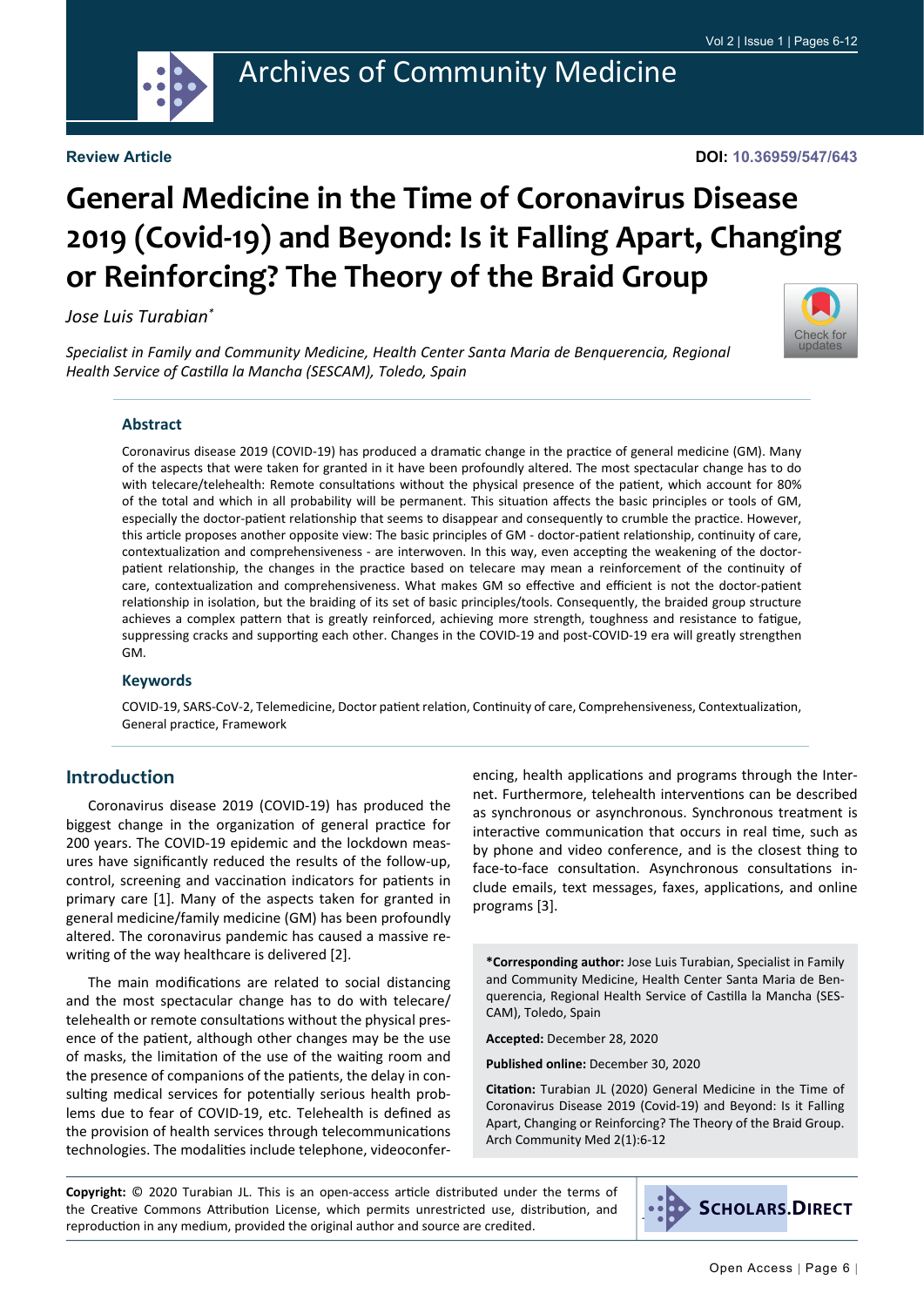In many countries, face-to-face consultations have been reduced to approximately to 20% of their previous level, and most contacts are now provided remotely through consultations by telephone, electronic messaging, and more rarely video [2]. These changes will almost certainly be permanent by now; it will not return to the previous situation. There is no doubt that the expanded role of telehealth will continue even if COVID is no longer the threat. Telecare will likely get things done faster, more efficiently and more conveniently for patients and physicians alike. Obviously, remotely consultations will not be all visits, but it could be a large proportion of these and that can be an important element of risk for general medicine or, conversely, an opportunity to strengthen the primary care system [4,5].

For some general practitioners (GPs) this "new normal" of GM, where they stay away from patient consultations, without a genuine face-to-face doctor-patient encounter, does not make sense and generates suffering just thinking that the future clinical activity focuses more on the telephone keypad. This scenario seems to imply that the basic principles of GM as an academic discipline [6,7], which made it sustain itself, differentiate itself and maintain a specific status, are crumbling. How could we understand this fact that GM is experiencing a seismic shift? To understand it we have to review the four basic principles of GM/FM, which are the doctor-patient relationship, continuity of care, attention to context, and comprehensiveness.

## **Methods**

The comments on this article should be considered as a personal point of view, based on the author's experience and the search and review of the literature using a non-systematic or opportunistic pragmatic approach, considering the bibliographic references of selected articles, book reviews related to the topic and Internet searches based on published studies on the topic.

## **Discussion**

## **Doctor-patient relationship**

The doctor-patient relationship is a complex phenomenon made up of several aspects, among which we can highlight doctor-patient communication, patient participation in decision-making and patient satisfaction. These characteristics have been associated with the communicative behavior of the physician and the autonomy of the patient in medical care [8-10].

While the doctor-patient relationship cannot be expressed in numbers or reflected in health statistics, there is overwhelming evidence that it plays a critical role in the health care process, and that it continues to largely determine the effectiveness of individual health care. Its usefulness to obtain better therapeutic results, its value in itself as a therapy, its value to obtain better data by obtaining more biopsychosocial information, more patient satisfaction), improvement in compliance, satisfaction and recall of the information given by the doctor, etc., have been reported [1-8,11,12].

For Balint, the drug most used in GM is the doctor himself;

the interview itself is therapeutic. In his writings on "the doctor as drug" he establishes the fact that he himself as a drug should be dosed and is capable of producing intoxication like any drug. Relatively often, the relationship between doctor and patient is bad or strained; in these cases the "drug" does not achieve the expected results. This so-called "doctor" drug is powerful and can have many side effects. You have to know how to prescribing it. In any case, it is unanimously accepted that the chances of success in a treatment are directly proportional to the quality of the doctor-patient relationship [13, 14].

#### **Continuity of care**

Continuity of care is other of the defining characteristics of GM [15-17]. It is at this level of health care that the opportunity to study the natural history of the disease is more easily presented to professional [18]. GP work includes the natural history of the health problems and the individual and family life cycle, and thus, it is in an optimal place to observe from the family history, the final consequences of any health problem. The most simple and useful way to achieve effective care is continuous care [19]. Continuity of care in GM - the long-term relationship established between the general practitioner and the patients in her office - has positive effects from a clinical and epidemiological point of view.

Continuity of care allows the physician to see repeated patterns of events and trends or regularities across generations, family functioning and its relationship to events, family structure, coalitions among members, family rules, myths, rituals, etc. The continuity of care in the sense that a patient repeatedly consults with a GP, forming a therapeutic relationship, has been described as an essential trait and a defining characteristic of GM. Although it can be seen from different perspectives, suggesting a hierarchy of dimensions from less to greater complexity, in any case the GPs offer continuity; that is, they offer the follow-up of specific health problems and the follow-up of the person with the set of health problems that will affect her throughout her life. The benefits of continuity are multiple, from the reduction of patient mortality to the reduction of the costs of the health system, including important opportunities for epidemiological knowledge of health problems. Continuity of care between doctor and patient builds trust and enables the doctor to use available time more productively. Overall, relationship continuity is highly valued by patients and clinicians, and evidence suggests that it leads to more satisfied patients and GPs, reduces costs, and achieves better health outcomes [20,21].

## **Contextualization**

It must be remembered that individual disease depends on contexts and in turn produces consequences in the contexts: Social, cultural, economic, environmental and political where it takes place. Therefore, the clinical activity can always (must) have a community dimension, even when working with individuals or patients. The patients are in contexts (families, social groups, neighbourhoods) and immersed in social networks that involve: Resources, influences, connections. Contextualization is the GP's tool to implement fami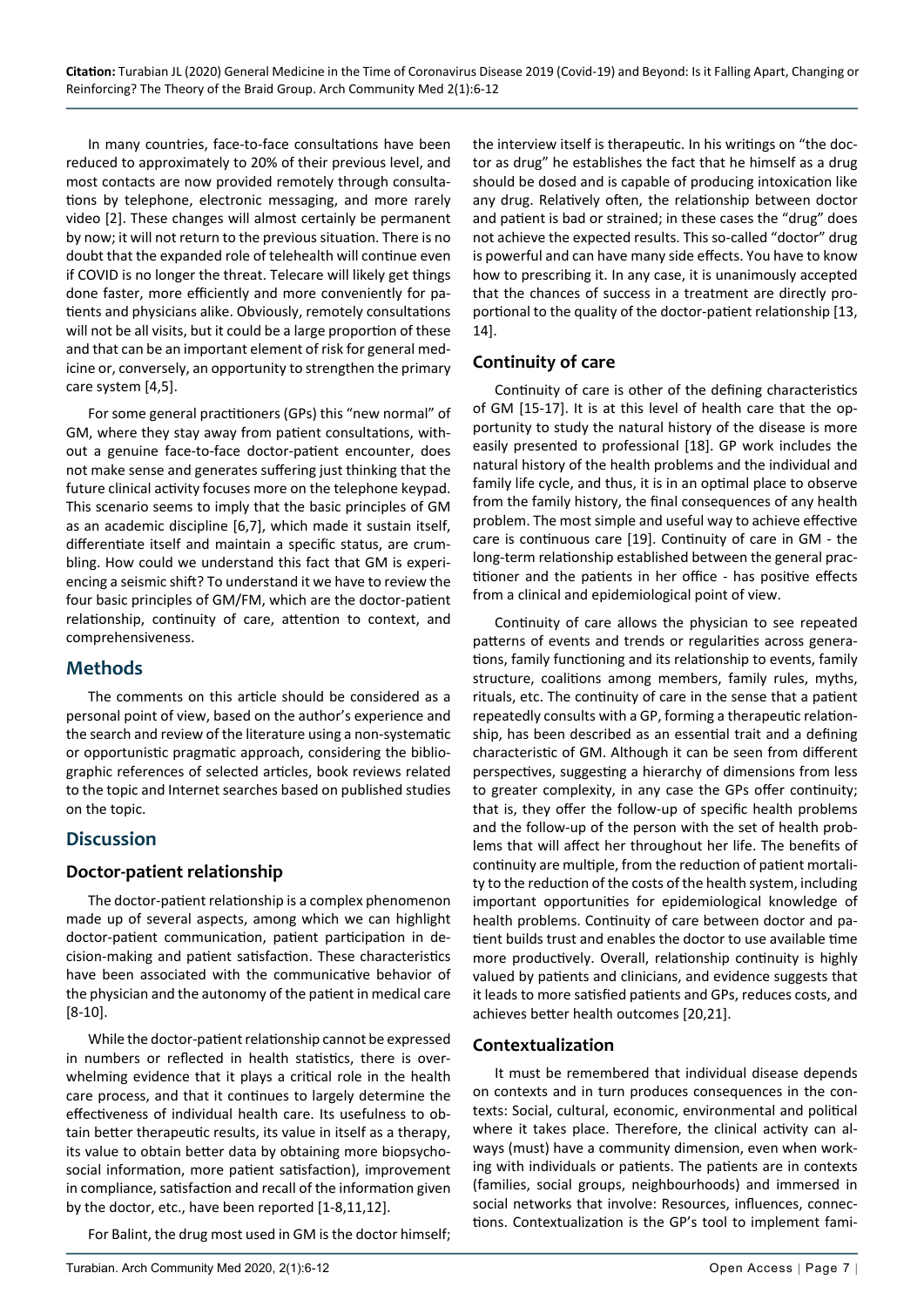ly and community care with a biopsychosocial approach. At GM, individual, family and community care are elements of the same reality and cannot be separated. When we properly care for a person, we are doing individual, family and community care at the same time [22].

GPs do not treat illnesses, but they care for people in their contexts. So an important characteristic of GM is that the individual cannot be separated from her context. The diagnostic process is a mental operation by which the pathology is identified and the disease is evaluated in patient' context. The complexity of GM lies in the contextualization of medical care in each patient. The GP works in an environment in which there is a high prevalence of symptoms of discomfort, but a low prevalence of established disease and the disease episode is part of the entire patient' landscape [23-25].

#### **Integrality**

Integrality is other of the basic characteristics of GM. From the pedagogical point of view, some theoretical dimensions of Integrality can be described: 1.-Provision of integrated and accessible services (GPs are responsible for serving a large majority of personal care needs); 2.-Comprehensive health services (general practice services include promotion of health, prevention of morbidity, curative care and terminal care); 3.-Comprehensive care, which is to having a bio-psychosocial approach; 4.-Comprehensive understanding: Observer (the doctor) is an integral part of what he is observing, and GP must use data qualitative and quantitative; and 5.-Interactive Integrality: Reciprocal feedback and multiple perspectives. In GM, is needed to knowing that "dividing an elephant in half does not produce two small elephants". [26].

In GM is conceiving the family/community as an integral system helps to understand individual symptoms that may play a role within the group dynamics. Thus, the persistence of symptoms in an individual may indicate a difficulty on the part of her system (the family, etc.) to adapt to a certain situation of change or to resolve a certain conflict. GP should use decentralized knowledge processes, without a single center, but that they are travelling from node to node. The GP should be a methodological opportunist in the sense that he is willing to go through various possible ways to achieve his goals in each particular situation [27].

Integrality in GM also means that GP is committed to the whole person and not to a set of knowledge, a group of diseases or a special technique in particular. That commitment extends in two ways: First, it is not limited by the type of health problems; the GP is available for any health problem in a person of any sex and age; its practice is not even limited to what is strictly defined as a health problem: the patient defines the problem. This means that a GP can never say, "I'm sorry, but your illness or illness is not in my field". Any health problem of patients is in GP work field; although the GP can refer the patient for specialized treatment, he/she is responsible for the initial assessment and coordination of care. The GP commitment with the patient does not have a defined end point; it does not end with the cure of a disease, the comple-

<span id="page-2-0"></span>

**Figure 1:** The basic principles/tools of general medicine form a group of braids: If one element is weakened and another or others are strengthened the group maintains or increases its properties.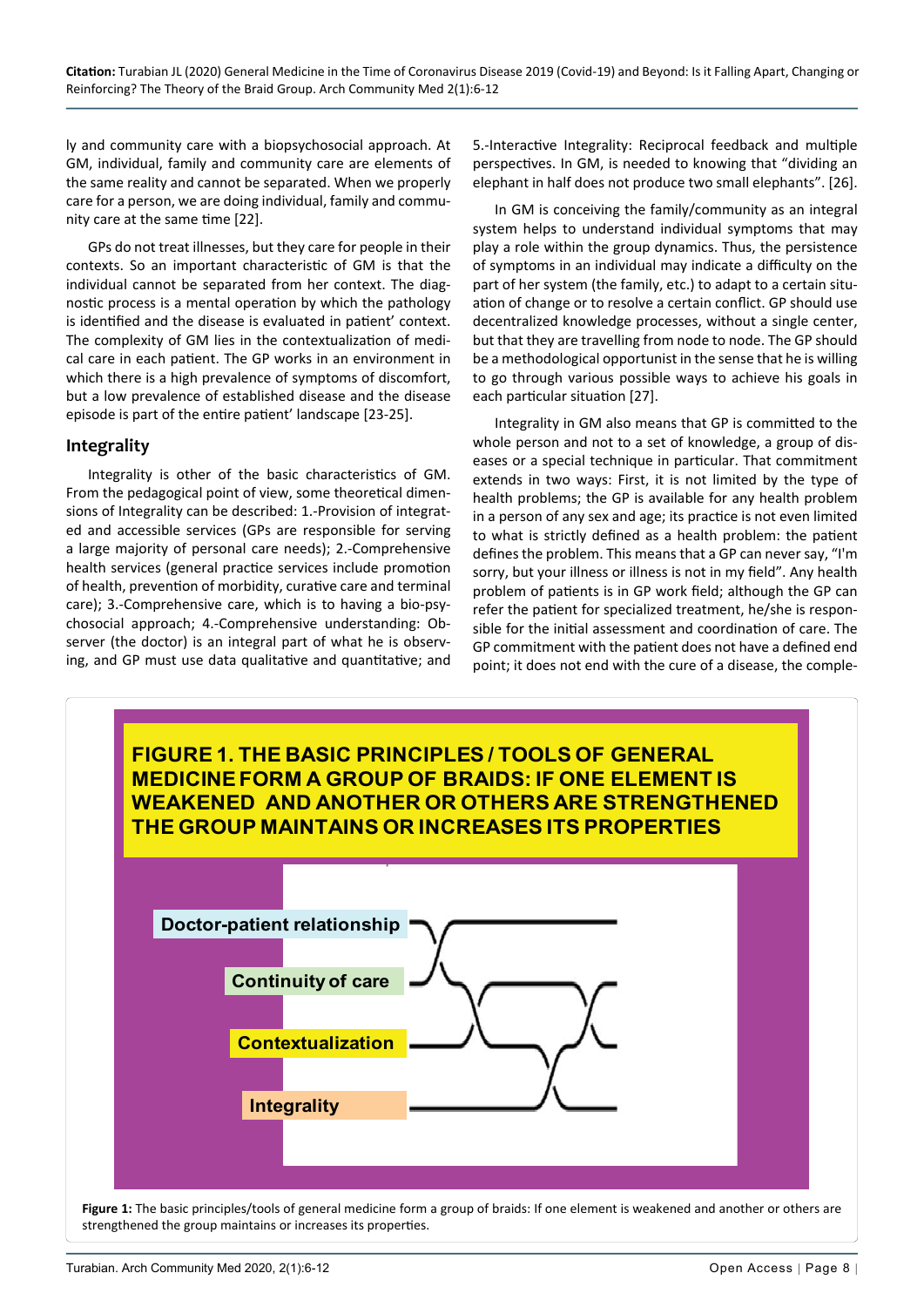tion of a course of treatment, or the incurability of a disease; In many cases, the commitment is established while the person is healthy, before any problem has developed, that is, GM is defined in terms of relationships, which makes it unique in the main fields of clinical medicine [28].

#### **The theory of the braid group**

In reality, the doctor-patient relationship, continuity of care, contextualization and comprehensiveness are the GP's own tools for diagnosis and treatment. And these do not occur in isolation, but are linked to each other. This supposes an important reinforcement of the same. The basic principles/ tools of GM form a "group of braids": If one element weakens and another or others become stronger, the group maintains or increases its properties ([Figure 1\)](#page-2-0).

A braid is a weaving that results from interlacing strands by alternately crossing them together and tightening them. A braid is a complex structure or pattern formed by weaving together two or more strands of flexible material. The structure is formed with each component strand which functionally zigzags forward through the overlapping mass of the other strands. In this way, interlacing can be compared to the weaving process, which generally involves two separate sets of yarns, the warp and the weft. Braids are a symbol of identity and resistance. A rope or fabric increases in resistance by braiding. Braiding creates a composite rope that is thicker and stronger than non-woven strands of yarn. Braided composites have superior toughness and fatigue resistance, as well as suppress crack production. Braids are often used figuratively to represent interwoven materials or combinations of materials [29,30].

## **General medicine in the times of COVID-19 and beyond**

Is it possible to remain being GP when can't be physically present the patients? Can the computer screen, which has been criticized for decades, be used as a portal for connection? Can the connection and the doctor-patient relationship still happen? The COVID-19 experience is teaching us what is possible. GPs are facing a new type of connection/doctor-patient relationship, but also a new type of continuity of care, contextualization and comprehensiveness, with advantages and disadvantages [31].

For non-face-to-face consultations (by telecare: Telephone, etc.) to be useful for health outcomes, they must not destroy the value of the doctor-patient relationship (as a main diagnostic and therapeutic tool) However, it is true that in this telecare scenario it can suffer, weaken and change. Technology affects the user, be it the doctor or the patient.

The doctor-patient relationship model is a "context creator" element through the relationships and communications established with patients in face-to-face or remote consultation. "Context creation" is the result of implementing a series of doctor-patient relationship strategies to make services acceptable, relevant and accessible, in face-to-face or also in remote consultation. In this relationship model, the strategy cooperative-participatory-significant takes on special importance, where the relationship between doctor and patient is one of "sharing" and "helping", and implies a therapeutic relationship between doctor and patient, which can also be carried out through telecare. It is important to pay attention to the fact that this therapeutic context, also in remote consultations without face-to-face visit, can induce biomedical processes in the patient's brain that can improve or reduce the effects of the chosen interventions. Thus, the context works like a drug, with real and secondary effects, including nocebo-placebo effects, which also occurs in virtual consultations without the physical presence of the patient [32].

In any case, if the doctor-patient relationship changes or is limited by telecare, the key in GM for this basic tool to resist is to reinforce the other GM tools/principles in which it is woven or braided, in order to achieve sufficient strength. Doctor-patient relationship can be "lost" or changed in some or most of the remote consultations without face-to-face relationship; but that relationship, if it is already established, is maintained through continuity of care, contextualization and comprehensiveness.

In addition, the scenario that many consultations are through telecare or remote consultation, can contribute strengthening elements of the other basic principles/tools of GM. More flexibility in work patterns can be achieved by designing new consultation approaches to improve continuity of care; for example by ensuring that electronic messages and requests for phone calls are answered by the patient's GP whenever possible. Many GPs find remote consultation with patients they know easier, and patient satisfaction is significantly better when GPs have responsibility for a defined list of patients. Fewer face-to-face contacts can allow for longer consultations to be standardized that are more patient-centered and less stressful for clinicians. The COVID-19 crisis provides an opportunity to make general practice more personal and contextualized [2].

Until now, all the proven techniques to establish a good relationship with patients involved physical proximity. This has changed. But there are advantages to video visits. The elderly patient who is unsteady can now be asked to show GP the layout of his house to identify possible risks of falls on the camera. If a patient cannot remember the name of a prescription that needs to be repeated, he or she may be asked to go to the medicine cabinet to retrieve the bottle. Other family members can be seen, and even animal petd who have kept the patient sane during the lockout. For patients without a car who would otherwise have to pay for a taxi or take risky public transportation, these types of visits make perfect sense if they don't need a full physical exam or lab tests. It is possible to create and strengthen healing relationships in telehealth encounters, based on what can be called "physical distancing with social connection" [33]. In any case, it should be taken into account that the doctor-patient care relationship is a technical instrument at the service of the diagnosis and treatment of the patient and that the doctor-patient relationship can take many valid forms, including the one that can be formed through telecare [34-36].

The changes that COVID-19 has forced can be a great op-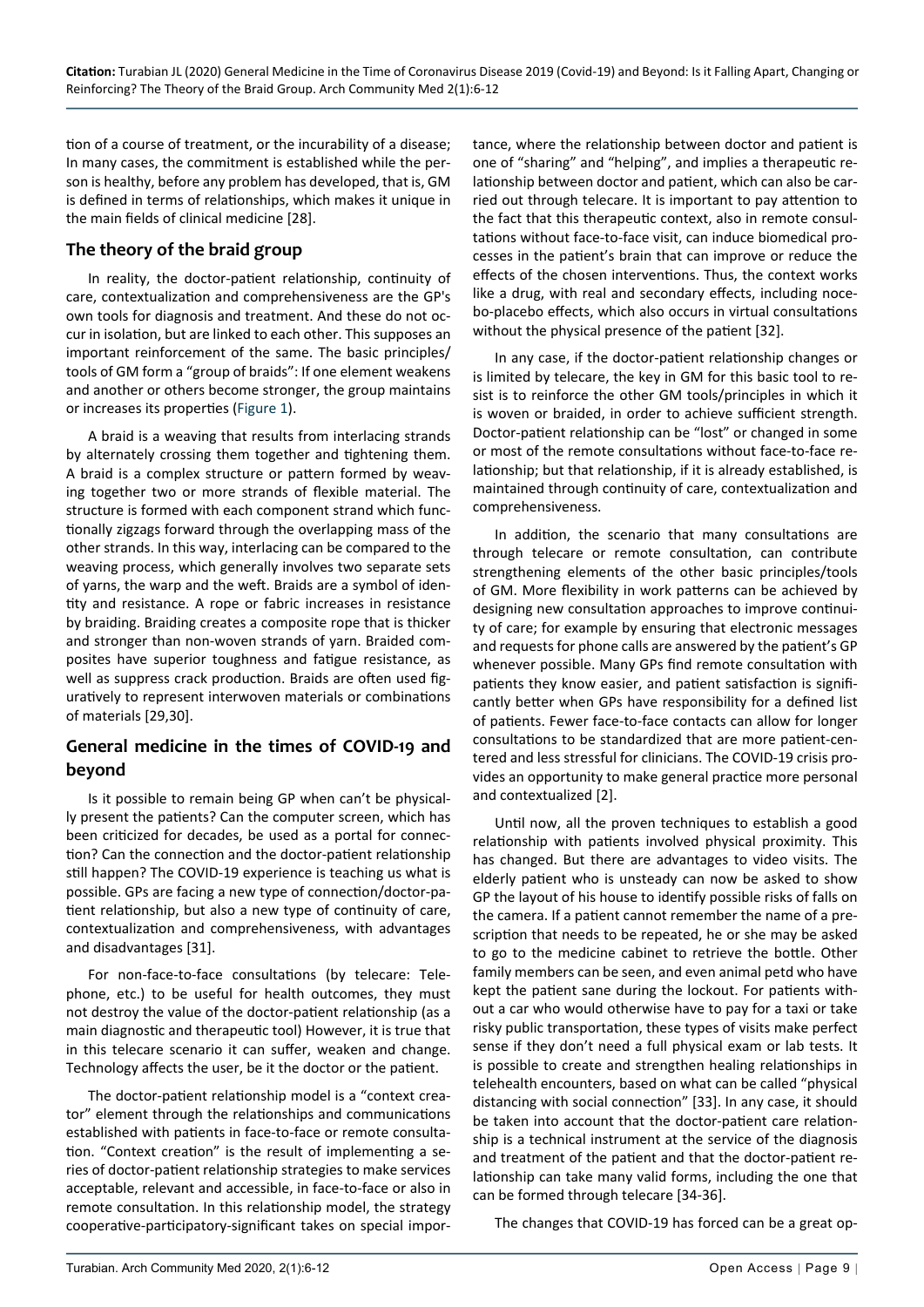portunity for a greater implementation of non-face-to-face consultations, especially in the follow-up and control of patients with chronic diseases. Telemedicine can allow shorter and more frequent virtual visits for chronic patients, and it can added the ability to connect multiple providers in caring for a patient [37]. This new form of communication has been very well accepted by patients, and at the same time it serves to ask many of them about other associated pathologies for which they are under treatment, achieving comprehensiveness and contextualization more easily than in face-to-face consultations. Also it enables reminders regarding adherence to their treatments and improving compliance. It can allow more easily the assessment of control objectives and current clinical situation. In addition, the possibility of non-face care sometimes represents an added advantage related to avoiding the need for family members or companions to request permits to leave their jobs for a few hours, and this also represents a social or labor advantage.

Telecare consultations increase efficiency and are especially useful for patients with a problem "simple" or request to consulting it without spending time in our waiting room, which is often the case for young patients and adult professionals with difficulty disposing of time for face-to-face visits, which may include not only travel time, but also waiting time to access the GP. Telecare can on the other hand reduce 30% in the "bureaucracy" of face-to-face consultation. But, in any case, it is necessary to define with more evidence those specific clinical scenarios and situations in which remote care can and perhaps should be carried out. At the very least, special care must be taken to avoid delays for critical conditions such as early cancer diagnosis, acute heart disease, and pain. Probably, the first visits and the visits that are repeated several times for the same problem that is not well understood by the doctor, would be two situations that would require faceto-face visits. Older patients may have more difficulties than younger ones, and these can easier to have the perception of being 'abandoned', and more not indicated drug prescriptions, including antibiotics, can be made [38-41].

It is possible that useless visits can be stopped with the telecare. Keep in mind that many of the clinical examinations that the GP does are normal or confirm what she already suspects from the history. It is very important to remember that 80% of the diagnosis is made by the clinical interview, 10% by the examination and 10% by complementary tests [42]. But sometimes an unexpected finding can come up. For example, when the chest exam that was expected to be normal reveals pneumonia, or when rapid atrial fibrillation is detected in the patient who feels a little tired [43]. That is, an advanced clinical guideline will be required to assess which services can be delivered safely and effectively through telehealth and which cannot. But, in general, again, the Braid Goups Theory is helpful: The continuity of care, context and comprehensiveness data allow the GP to recognize when an alarm "red flag" appears during a remote consultation.

Non-medical -contextual- factors (factors that are related to the patient, the family, the doctor himself, the interaction between the doctor and the patients, demographic considerations, etc.) have more impact on the doctor's decision-making process in telemedicine. In other words: Telemedicine strengthens and favors contextualization. In view of the fact that in telemedicine, the doctor does not have the standard "medical" measures to examine the patient, the "extra (non) medical" or "non-biomedical" factors (contextualization) can gain a lot of weight in this scenario for diagnosis and treatment. Difficulties in evaluating the patient's situation from a distance make the diagnosis based mainly on indirect reports from family members, or from parents in the case of children, or from the caregiver in an elderly person, and not only or not so much from the patient himself. This fact explains the importance of shared decision-making in this telemedicine environment. These non-biomedical factors (contextualization) allow GPs to use a holistic or comprehensive approach, in which patients are viewed as a whole, and their individual capabilities and preferences are also considered [44]. In short, telemedicine can reinforce contextualization and comprehensiveness.

Likewise, the new telecare scenario, paradoxically, can be an opportunity for the GP to act as a more humane doctor: This ideally implies less acting and more authenticity. The lack of physical proximity of telemedicine makes certain unaccustomed informalities (in greeting, farewell, conversation) seem less incongruous with the doctor-patient relationship. The doctor and the patient are sharing a historical experience, and in this way they are no longer strangers. Clinicians often equate professionalism with a kind of formal role-play and fear deviations from this attitude [45]. Telemedicine is an opportunity for the doctor to be more of a person and less of a hierarchical superior of the patient; it is a opportunity to make general practice on a human scale [46]. On the other hand, it is evident that in the telecare setting, the clinical interview will emphasize more the aspects of attentive listening (by phone, for example): Listening carefully and communicating as equals in conversations that respect the knowledge and experience of both parties [47,48].

## **Conclusion**

Now is the time to strengthen to the GP, which includes recreating and reinventing it, but also building on a solid previous foundation. I mean, the MG and the GP have changed ... but they also haven't changed! Or put another way, they have been strengthened. Although the basic principles/tools of MG have changed, their braided structure allows the academic discipline to be reinforced. The same previous basic tools can be presented to the patient and the GP "in another way", but they are the same, and they reinforce and sustain each other because these basic principles and fundamental tools are interwoven; they are, braided ([Figure 1](#page-2-0)). Although the COVID-19 crisis and the post-COVID-19 period will probably weaken or change the doctor-patient relationship, the telecare will make that the continuity of care is maintained or strengthened, and contextualization and comprehensiveness may be reinforced; so, in this way finally strengthens the GM. What makes GM so effective and efficient is not the doctor-patient relationship in isolation, but the braiding of its set of basic principles/tools. A majority distance consulting model does not put the GP at risk of losing their skills. Con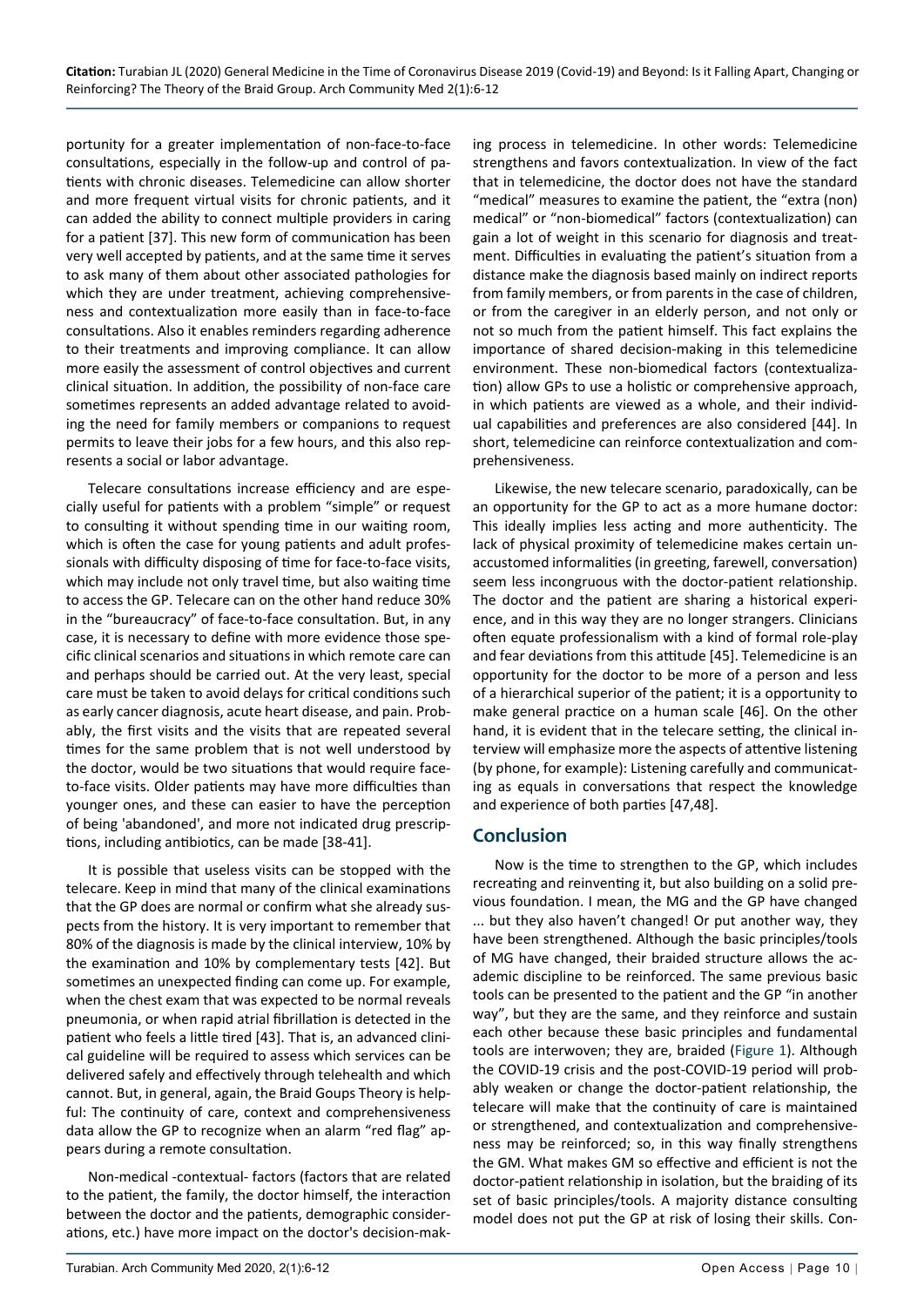verting in-person visits to telemedicine is a possibility that can be exploited by GPs and patients.

#### **References**

- 1. [Coma E, Mora N, Méndez L, et al. \(2020\) Primary care in the time](https://bmcfampract.biomedcentral.com/articles/10.1186/s12875-020-01278-8)  [of COVID-19: Monitoring the effect of the pandemic and the](https://bmcfampract.biomedcentral.com/articles/10.1186/s12875-020-01278-8)  [lockdown measures on 34 quality of care indicators calculated](https://bmcfampract.biomedcentral.com/articles/10.1186/s12875-020-01278-8)  [for 288 primary care practices covering about 6 million people in](https://bmcfampract.biomedcentral.com/articles/10.1186/s12875-020-01278-8)  [Catalonia. BMC Family Practise 21: 208.](https://bmcfampract.biomedcentral.com/articles/10.1186/s12875-020-01278-8)
- 2. [Gray DP, Freeman G, Johns C, et al. \(2020\) Covid 19: A fork in the](https://pubmed.ncbi.nlm.nih.gov/32988832/)  [road for general practice. BMJ 370: 3709.](https://pubmed.ncbi.nlm.nih.gov/32988832/)
- 3. [Reay RE, Looi JC, Keightley P \(2020\) Telehealth mental health](https://pubmed.ncbi.nlm.nih.gov/32722963/)  [services during COVID-19: Summary of evidence and clinical](https://pubmed.ncbi.nlm.nih.gov/32722963/)  [practice. Australas Psychiatry 28: 514-516.](https://pubmed.ncbi.nlm.nih.gov/32722963/)
- 4. [Frieden RT \(2020\) Will primary care physicians be COVID-19's](https://www.medscape.com/viewarticle/932490)  [next victims? Medscape.](https://www.medscape.com/viewarticle/932490)
- 5. [Looi MK, Coombes R \(2020\) Risky business: Lessons from](https://pubmed.ncbi.nlm.nih.gov/32503802/)  [covid-19. BMJ 369: 2221.](https://pubmed.ncbi.nlm.nih.gov/32503802/)
- 6. [Turabian JL \(2017\) Fables of family medicine: A collection of fa](https://smjournals.com/family-medicine/fulltext/smjfm-v1-1006.php)[bles that teach the principles of family medicine. SM Journal of](https://smjournals.com/family-medicine/fulltext/smjfm-v1-1006.php)  [Family Medicine](https://smjournals.com/family-medicine/fulltext/smjfm-v1-1006.php)**.**
- 7. [Turabian JL \(2017\) A short collection of fables for learning the](https://scholars.direct/Articles/family-medicine/afp-2-006.php?jid=family-medicine)  [fundamental principles of family medicine: Chapter 1. Compre](https://scholars.direct/Articles/family-medicine/afp-2-006.php?jid=family-medicine)[hensiveness, continuity, contextualization and family. Arch Fam](https://scholars.direct/Articles/family-medicine/afp-2-006.php?jid=family-medicine)  [Med Gen Pract 1: 32-39.](https://scholars.direct/Articles/family-medicine/afp-2-006.php?jid=family-medicine)
- 8. [Turabian JL \(2019\) Doctor-patient relationships: A puzzle of frag](https://www.gavinpublishers.com/articles/Research-Article/Family-Medicine-and-Primary-Care-Open-Access/doctor-patient-relationships-a-puzzle-of-fragmented-knowledge)[mented knowledge. J Family Med Prim Care 3: 128.](https://www.gavinpublishers.com/articles/Research-Article/Family-Medicine-and-Primary-Care-Open-Access/doctor-patient-relationships-a-puzzle-of-fragmented-knowledge)
- 9. [Kaplan SH, Greenfield S, Ware JEJr \(1989\) Assessing the effects](https://pubmed.ncbi.nlm.nih.gov/2646486/)  [of physician-patient interactions on the outcomes of chronic dis](https://pubmed.ncbi.nlm.nih.gov/2646486/)[ease. Med Care 27: S110-S127.](https://pubmed.ncbi.nlm.nih.gov/2646486/)
- 10. [Beck RS, Daughtridge R, Sloane PD \(2002\) Physician-patient com](https://pubmed.ncbi.nlm.nih.gov/11841136/)[munication in the primary care office: A systematic review. J Am](https://pubmed.ncbi.nlm.nih.gov/11841136/)  [Board Fam Pract 15: 25-38.](https://pubmed.ncbi.nlm.nih.gov/11841136/)
- 11. [Turabian JL \(2019\) Doctor-patient relationship in general medi](https://www.irmhs.com/index.php/irmhs/article/view/7)[cine has a diagnostic meaning. Int Res Med Health Sci 2: 20-27.](https://www.irmhs.com/index.php/irmhs/article/view/7)
- 12. [Turabian JL \(2019\) Psychology of doctor-patient relationship in](https://www.peertechz.com/articles/ACMPH-5-156.php)  [general medicine. Arch Community Med Public Health 5: 62-68.](https://www.peertechz.com/articles/ACMPH-5-156.php)
- 13. Balint M, Hunt J, Joyce D, et al. (1984) Treatment or diagnosis. A study of repeat prescriptions in general practice.
- 14. [Turabian JL, Pérez FB \(2010\) The concept of treatment in familiy](https://pubmed.ncbi.nlm.nih.gov/20207448/)  [medicine: A contextualised and contextual map of a city hardly](https://pubmed.ncbi.nlm.nih.gov/20207448/)  [seen. Aten Primaria 42: 253-254.](https://pubmed.ncbi.nlm.nih.gov/20207448/)
- 15. [White ES, Gray DP, Langley P, et al. \(2016\) Fifty years of longitu](https://pubmed.ncbi.nlm.nih.gov/26895634/)[dinal continuity in general practice: A retrospective observation](https://pubmed.ncbi.nlm.nih.gov/26895634/)[al study. Fam Pract 33: 148-153.](https://pubmed.ncbi.nlm.nih.gov/26895634/)
- 16. [Beaulieu MD \(2013\) Teaching the essence of family medicine.](https://www.ncbi.nlm.nih.gov/pmc/articles/PMC3771732/)  [Can Fam Physician 59: 1017.](https://www.ncbi.nlm.nih.gov/pmc/articles/PMC3771732/)
- 17. Hill AP, Freeman GK (2011) Continuity of care. Promoting continuity of care in general practice. Rcgp policy paper. The Royal College of General Practitioners.
- 18. Morrell D (1991) The art of general practice. Oxford University Press, Oxford.
- 19. Stott NCH (1983) Primary health care. Bridging the gap between theory and practice. Springer-Verlag, New York.
- 20. [Richards H \(2009\) We must defend personal continuity in prima](https://www.bmj.com/content/339/bmj.b3923)-

[ry care. BMJ 339: b3923](https://www.bmj.com/content/339/bmj.b3923).

- 21. [Turabian JL \(2020\) Epidemiological value of continuity of care in](https://medwinpublishers.com/EIJ/EIJ16000135.pdf)  [general medicine \(part one of two\). Epidemol Int J 4: 000135.](https://medwinpublishers.com/EIJ/EIJ16000135.pdf)
- 22. [Turabian JL, Pérez FB \(2008\) Individual health care with commu](https://ddd.uab.cat/pub/rceap/rceap_a2008m9n16/rceap_a2008m9n16a8.pdf)[nity orientation-contextualized attention: The figure is the back](https://ddd.uab.cat/pub/rceap/rceap_a2008m9n16/rceap_a2008m9n16a8.pdf)[ground. Revista Clínica Electrónica en Atención Primaria 16: 1-5.](https://ddd.uab.cat/pub/rceap/rceap_a2008m9n16/rceap_a2008m9n16a8.pdf)
- 23. [Turabian JL \(2017\) For decision-making in family medicine con](https://www.hilarispublisher.com/open-access/for-decisionmaking-in-family-medicine-context-is-the-final-arbiter-2329-9126-1000e117.pdf)[text is the final arbiter. J Gen Pract 5: e117.](https://www.hilarispublisher.com/open-access/for-decisionmaking-in-family-medicine-context-is-the-final-arbiter-2329-9126-1000e117.pdf)
- 24. [Heath I, Evans P, Van WC \(2000\) The specialist of the discipline of](https://www.ncbi.nlm.nih.gov/pmc/articles/PMC1127121/)  [general practice. BMJ 320: 326-327.](https://www.ncbi.nlm.nih.gov/pmc/articles/PMC1127121/)
- 25. [McWhinney IR \(1996\) The importante of being different. Br J](https://www.ncbi.nlm.nih.gov/pmc/articles/PMC1239699/)  [Gen Pract 46: 433-436.](https://www.ncbi.nlm.nih.gov/pmc/articles/PMC1239699/)
- 26. [Turabian JL \(2018\) Concept of integrality in general medicine.](https://scholars.direct/Articles/family-medicine/afmgp-3-009.pdf)  [Arch Fam Med Gen Pract 3: 54-57.](https://scholars.direct/Articles/family-medicine/afmgp-3-009.pdf)
- 27. [Turabian JL \(2017\) Stories notebook about the fundamental con](https://www.hilarispublisher.com/open-access/stories-notebook-about-the-fundamental-concepts-in-family-medicinecomprehensiveness-and-integrality-the-fable-of-the-tree-and-the-2329-9126-1000284.pdf)[cepts in family medicine: Comprehensiveness and integrality,](https://www.hilarispublisher.com/open-access/stories-notebook-about-the-fundamental-concepts-in-family-medicinecomprehensiveness-and-integrality-the-fable-of-the-tree-and-the-2329-9126-1000284.pdf)  [the fable of the tree and the grass. J Gen Pract 5: 284.](https://www.hilarispublisher.com/open-access/stories-notebook-about-the-fundamental-concepts-in-family-medicinecomprehensiveness-and-integrality-the-fable-of-the-tree-and-the-2329-9126-1000284.pdf)
- 28. Turabian JL, Perez FB (2001) Community activities in family medicine and primary care. Díaz de Santos. Madrid.
- 29. [\(2020\) Braid.](https://en.wikipedia.org/wiki/Braid)
- 30. Carey JP (2017) Handbook of advances in braided composite materials: Theory, production, testing and applications. Woodhead Publishing, Duxford, UK.
- 31. [Hata SR \(2020\) The ritual of the table. N Engl J Med 383: 1301-](https://www.nejm.org/doi/full/10.1056/NEJMp2014455) [1303.](https://www.nejm.org/doi/full/10.1056/NEJMp2014455)
- 32. [Turabian JL \(2018\) Doctor-patient relationship in pharmacolog](https://crimsonpublishers.com/cojrr/pdf/COJRR.000521.pdf)[ical treatment: Discontinuation and adherence. COJ Rev & Res](https://crimsonpublishers.com/cojrr/pdf/COJRR.000521.pdf)  [1: 000521.](https://crimsonpublishers.com/cojrr/pdf/COJRR.000521.pdf)
- 33. [Lin K \(2020\) Telemedicine tales: Let's reschedule when you're](https://www.medscape.com/viewarticle/930716?nlid=135634_4663&src=WNL_mdplsnews_200522_mscpedit_fmed&uac=327178AR&spon=34&impID=2391419&faf=1)  [not shopping. Medscape.](https://www.medscape.com/viewarticle/930716?nlid=135634_4663&src=WNL_mdplsnews_200522_mscpedit_fmed&uac=327178AR&spon=34&impID=2391419&faf=1)
- 34. [Turabian JL \(2018\) Doctor-patient relationship as dancing a](https://openaccesspub.org/jfm/article/912)  [dance. Journal of Family Medicine 1: 1-6.](https://openaccesspub.org/jfm/article/912)
- 35. [Turabian JL \(2018\) Pharmacological non-prescription, doctor-pa](https://www.sryahwapublications.com/archives-of-community-and-family-medicine/pdf/v1-i2/6.pdf)[tient relationship and biopsychosocial approach: Foreign lands](https://www.sryahwapublications.com/archives-of-community-and-family-medicine/pdf/v1-i2/6.pdf)  [or foreign travelers? Archives of Community and Family Medi](https://www.sryahwapublications.com/archives-of-community-and-family-medicine/pdf/v1-i2/6.pdf)[cine 1: 39-42.](https://www.sryahwapublications.com/archives-of-community-and-family-medicine/pdf/v1-i2/6.pdf)
- 36. [Turabian JL \(2018\) The enormous potential of the doctor-patient](https://www.oatext.com/pdf/TGP-1-115.pdf)  [relationship. Trends Gen Pract 1: 1-2.](https://www.oatext.com/pdf/TGP-1-115.pdf)
- 37. [Kichloo A, Albosta M, Dettloff K, et al. \(2020\) Telemedicine, the](https://www.ncbi.nlm.nih.gov/pmc/articles/PMC7437610/)  [current covid-19 pandemic and the future: A narrative review](https://www.ncbi.nlm.nih.gov/pmc/articles/PMC7437610/)  [and perspectives moving forward in the USA. Fam Med Commu](https://www.ncbi.nlm.nih.gov/pmc/articles/PMC7437610/)[nity Health 8: e000530.](https://www.ncbi.nlm.nih.gov/pmc/articles/PMC7437610/)
- 38. [Godley B, Mackey RC \(2020\) COVID-19 spawns an important new](https://www.medscape.com/viewarticle/931831)  [MD job title. Medscape.](https://www.medscape.com/viewarticle/931831)
- 39. [Pallarés CV, Górriz ZC, Llisterri CJL, et al. \(2020\) The COVID-19](https://pubmed.ncbi.nlm.nih.gov/32446589/)  [pandemic: An opportunity to change the way we care for our](https://pubmed.ncbi.nlm.nih.gov/32446589/)  [patients. Semergen 46: 3-5.](https://pubmed.ncbi.nlm.nih.gov/32446589/)
- 40. [Bingham JM, Black M, Anderson EJ, et al. \(2020\) Impact of tele](https://pubmed.ncbi.nlm.nih.gov/32815400/)[health interventions on medication adherence for patients with](https://pubmed.ncbi.nlm.nih.gov/32815400/)  [type 2 diabetes, hypertension, and/or dyslipidemia: A systemat](https://pubmed.ncbi.nlm.nih.gov/32815400/)[ic review. Ann Pharmacother.](https://pubmed.ncbi.nlm.nih.gov/32815400/)
- 41. [Turabian JL \(2020\) Acute respiratory infections in children during](https://pediatric-infectious-disease.imedpub.com/acute-respiratory-infections-in-children-during-coronavirus-disease-2019-without-reverse-transcriptasepolymerase-chain-reaction-te.pdf)  [coronavirus disease 2019: Without reverse transcriptase-poly](https://pediatric-infectious-disease.imedpub.com/acute-respiratory-infections-in-children-during-coronavirus-disease-2019-without-reverse-transcriptasepolymerase-chain-reaction-te.pdf)[merase chain reaction test and with risk of over-prescription of](https://pediatric-infectious-disease.imedpub.com/acute-respiratory-infections-in-children-during-coronavirus-disease-2019-without-reverse-transcriptasepolymerase-chain-reaction-te.pdf)  [antibiotics, the perfect storm. Pediatric Infect Dis 5: 1](https://pediatric-infectious-disease.imedpub.com/acute-respiratory-infections-in-children-during-coronavirus-disease-2019-without-reverse-transcriptasepolymerase-chain-reaction-te.pdf)